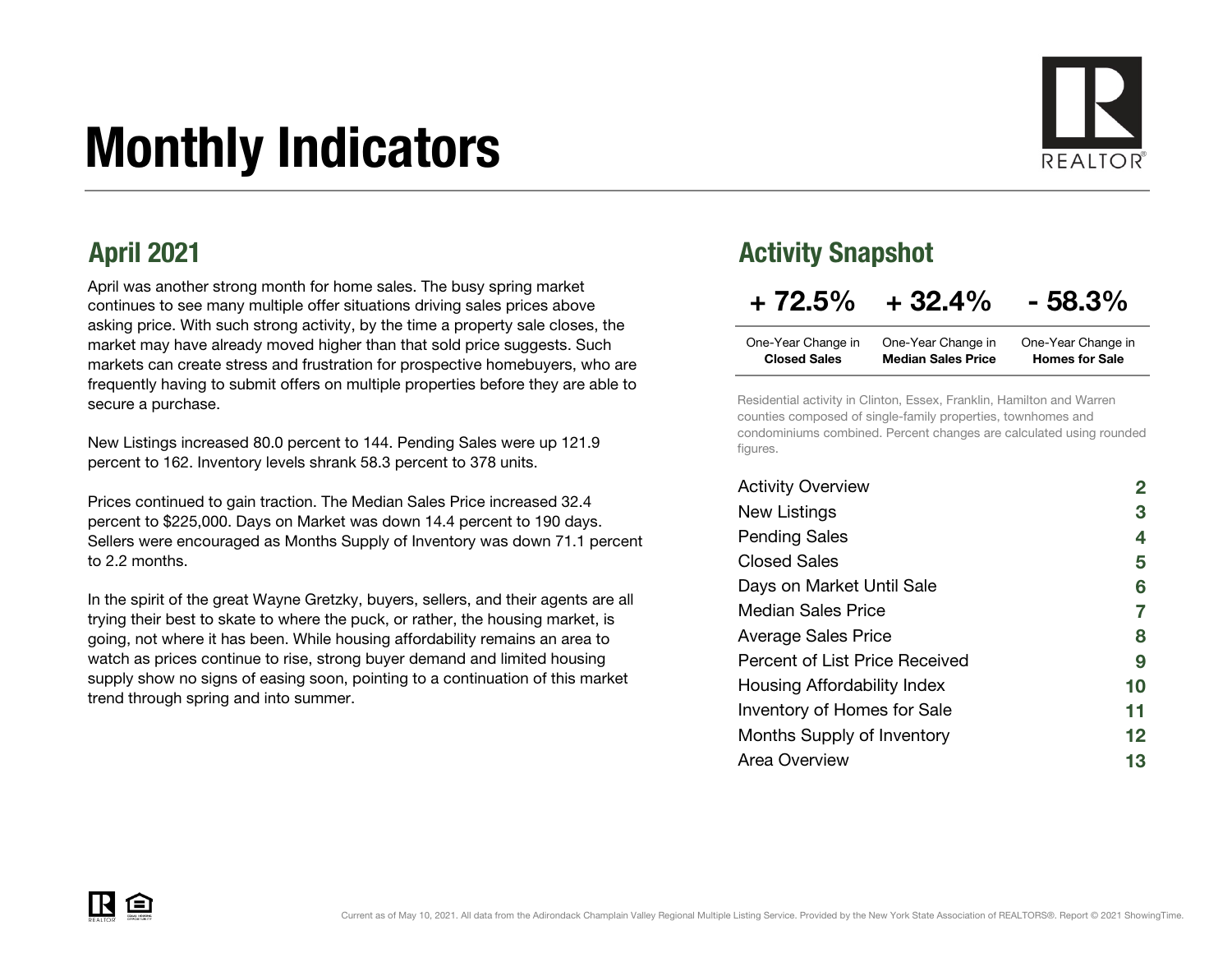### Activity Overview

Key metrics by report month and for year-to-date (YTD) starting from the first of the year.



| <b>Key Metrics</b>                 | <b>Historical Sparkbars</b>                 | 4-2020    | 4-2021    | Percent Change | <b>YTD 2020 YTD 2021</b> |           | Percent Change |
|------------------------------------|---------------------------------------------|-----------|-----------|----------------|--------------------------|-----------|----------------|
| <b>New Listings</b>                | 4-2018<br>4-2019<br>4-2020<br>4-2021        | 80        | 144       | $+80.0%$       | 406                      | 467       | $+15.0%$       |
| <b>Pending Sales</b>               | 4-2019<br>4-2018<br>4-2020                  | 73        | 162       | $+121.9%$      | 331                      | 570       | $+72.2%$       |
| <b>Closed Sales</b>                | 4-2018<br>4-2019<br>4-2021<br>4-2020        | 80        | 138       | $+72.5%$       | 342                      | 498       | $+45.6%$       |
| <b>Days on Market</b>              | 4-2019<br>4-2018<br>4-2020                  | 222       | 190       | $-14.4%$       | 200                      | 180       | $-10.0%$       |
| <b>Median Sales Price</b>          | 4-2019<br>4-2018<br>4-2020<br>4-2021        | \$170,000 | \$225,000 | $+32.4%$       | \$149,000                | \$199,000 | $+33.6%$       |
| <b>Avg. Sales Price</b>            | $4 - 2018$<br>4-2019<br>4-2020<br>$4 - 202$ | \$252,294 | \$310,887 | $+23.2%$       | \$213,793                | \$316,426 | $+48.0%$       |
| <b>Pct. of List Price Received</b> | 4-2018<br>4-2019<br>4-2021<br>4-2020        | 93.6%     | 96.6%     | $+3.2%$        | 93.9%                    | 96.3%     | $+2.6%$        |
| <b>Affordability Index</b>         | 4-2020<br>4-2018<br>4-2019<br>4-2021        | 189       | 151       | $-20.1%$       | 216                      | 171       | $-20.8%$       |
| <b>Homes for Sale</b>              | 4-2018<br>4-2019<br>4-2020<br>4-2021        | 907       | 378       | $-58.3%$       | $\overline{\phantom{a}}$ |           |                |
| <b>Months Supply</b>               | 4-2018<br>4-2019<br>4-2020<br>4-2021        | 7.6       | 2.2       | $-71.1%$       |                          |           |                |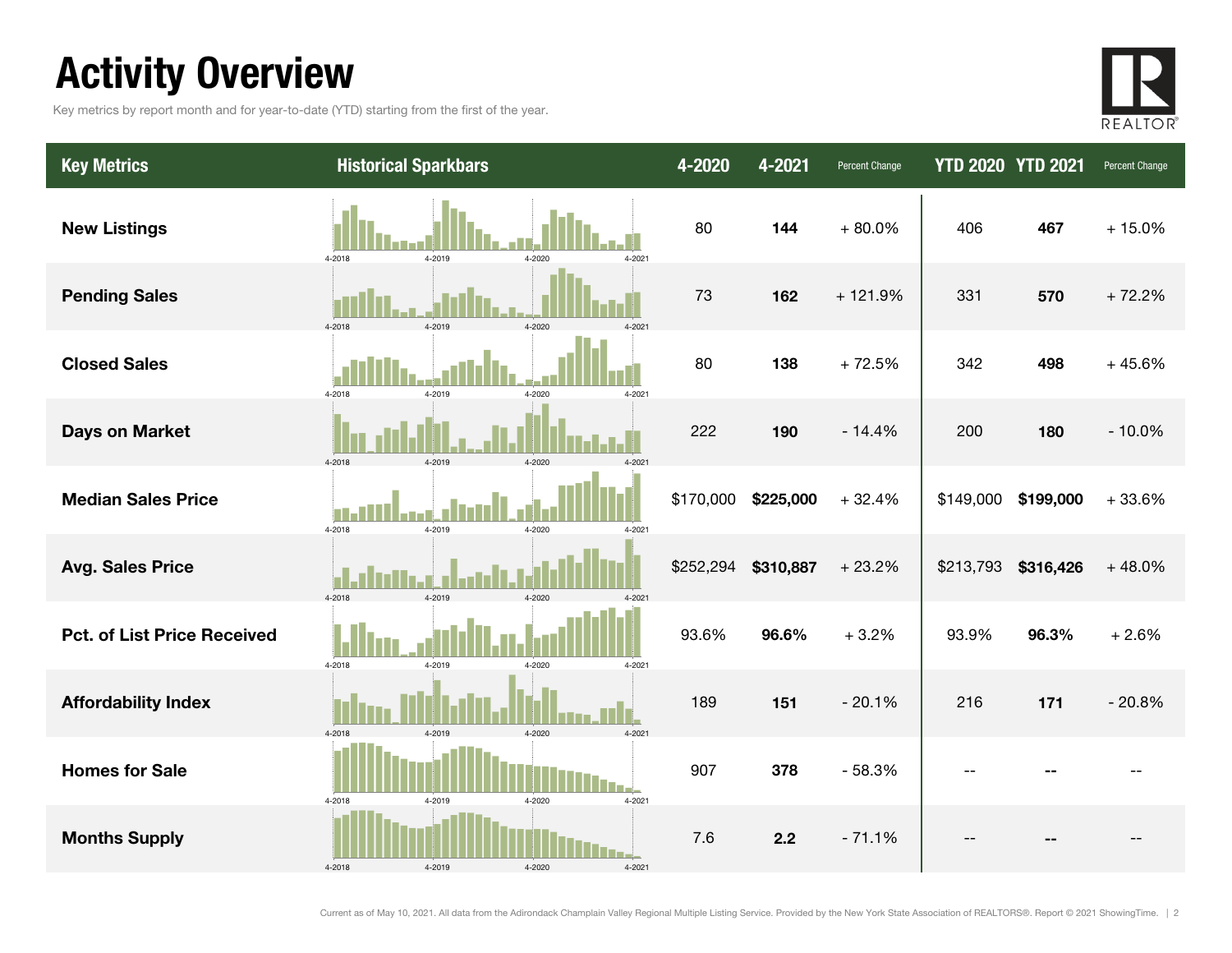### New Listings

A count of the properties that have been newly listed on the market in a given month.





| <b>New Listings</b> |     | <b>Prior Year</b> | <b>Percent Change</b> |
|---------------------|-----|-------------------|-----------------------|
| May 2020            | 199 | 341               | $-41.6%$              |
| June 2020           | 284 | 293               | $-3.1%$               |
| <b>July 2020</b>    | 242 | 273               | $-11.4%$              |
| August 2020         | 268 | 213               | $+25.8%$              |
| September 2020      | 223 | 170               | +31.2%                |
| October 2020        | 196 | 141               | +39.0%                |
| November 2020       | 146 | 97                | +50.5%                |
| December 2020       | 82  | 59                | +39.0%                |
| January 2021        | 103 | 93                | $+10.8%$              |
| February 2021       | 79  | 118               | $-33.1%$              |
| March 2021          | 141 | 115               | $+22.6%$              |
| April 2021          | 144 | 80                | +80.0%                |
| 12-Month Avg        | 176 | 166               | $+6.0\%$              |

#### Historical New Listings by Month

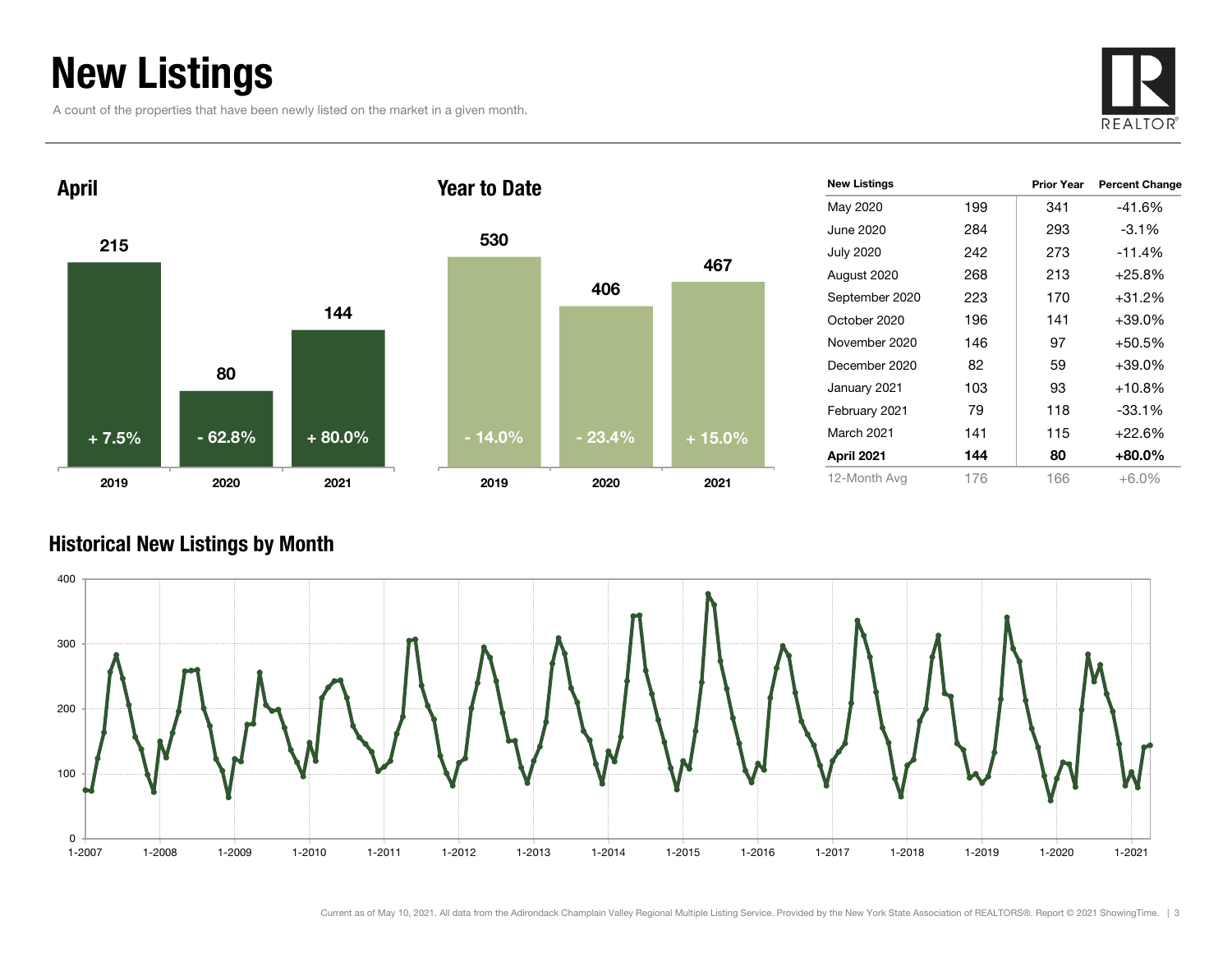### Pending Sales

A count of the properties on which offers have been accepted in a given month.





| <b>Pending Sales</b> |     | <b>Prior Year</b> | <b>Percent Change</b> |
|----------------------|-----|-------------------|-----------------------|
| May 2020             | 151 | 158               | -4.4%                 |
| June 2020            | 231 | 143               | $+61.5%$              |
| <b>July 2020</b>     | 257 | 158               | $+62.7%$              |
| August 2020          | 235 | 182               | $+29.1%$              |
| September 2020       | 218 | 149               | $+46.3%$              |
| October 2020         | 190 | 138               | $+37.7%$              |
| November 2020        | 130 | 103               | $+26.2%$              |
| December 2020        | 114 | 78                | $+46.2%$              |
| January 2021         | 132 | 102               | $+29.4%$              |
| February 2021        | 117 | 81                | $+44.4%$              |
| March 2021           | 159 | 75                | $+112.0%$             |
| April 2021           | 162 | 73                | +121.9%               |
| 12-Month Avg         | 175 | 120               | $+45.8%$              |

#### Historical Pending Sales by Month

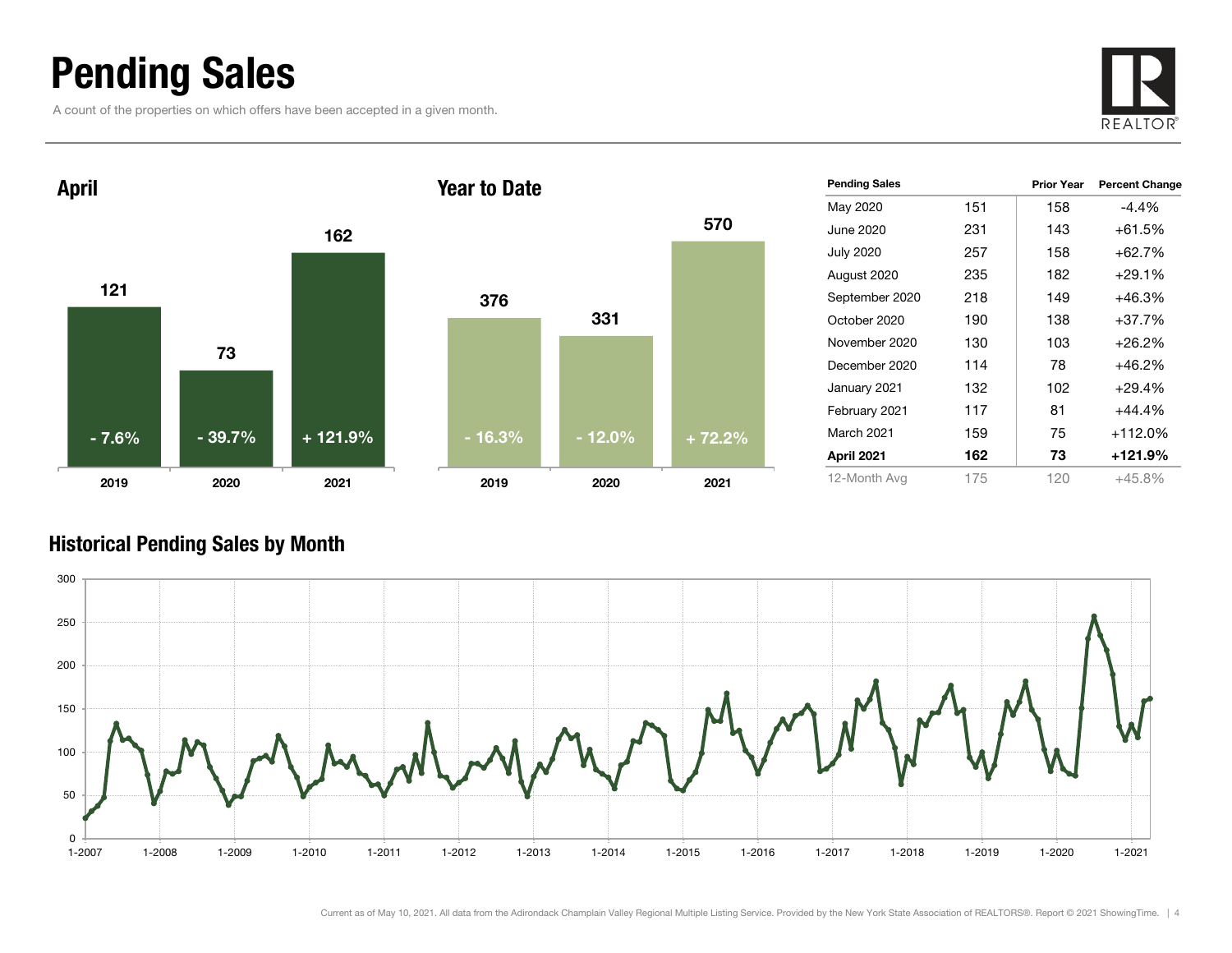### Closed Sales

A count of the actual sales that closed in a given month.





| <b>Closed Sales</b> |      | <b>Prior Year</b> | <b>Percent Change</b> |
|---------------------|------|-------------------|-----------------------|
| May 2020            | 97   | 115               | $-15.7%$              |
| June 2020           | 100  | 130               | $-23.1%$              |
| <b>July 2020</b>    | 159  | 143               | $+11.2%$              |
| August 2020         | 173  | 149               | +16.1%                |
| September 2020      | 228  | 131               | $+74.0%$              |
| October 2020        | 222. | 182               | $+22.0%$              |
| November 2020       | 188  | 148               | $+27.0%$              |
| December 2020       | 216  | 130               | +66.2%                |
| January 2021        | 114  | 104               | $+9.6%$               |
| February 2021       | 115  | 73                | $+57.5%$              |
| <b>March 2021</b>   | 131  | 85                | +54.1%                |
| April 2021          | 138  | 80                | +72.5%                |
| 12-Month Avg        | 157  | 123               | $+27.6\%$             |

#### Historical Closed Sales by Month

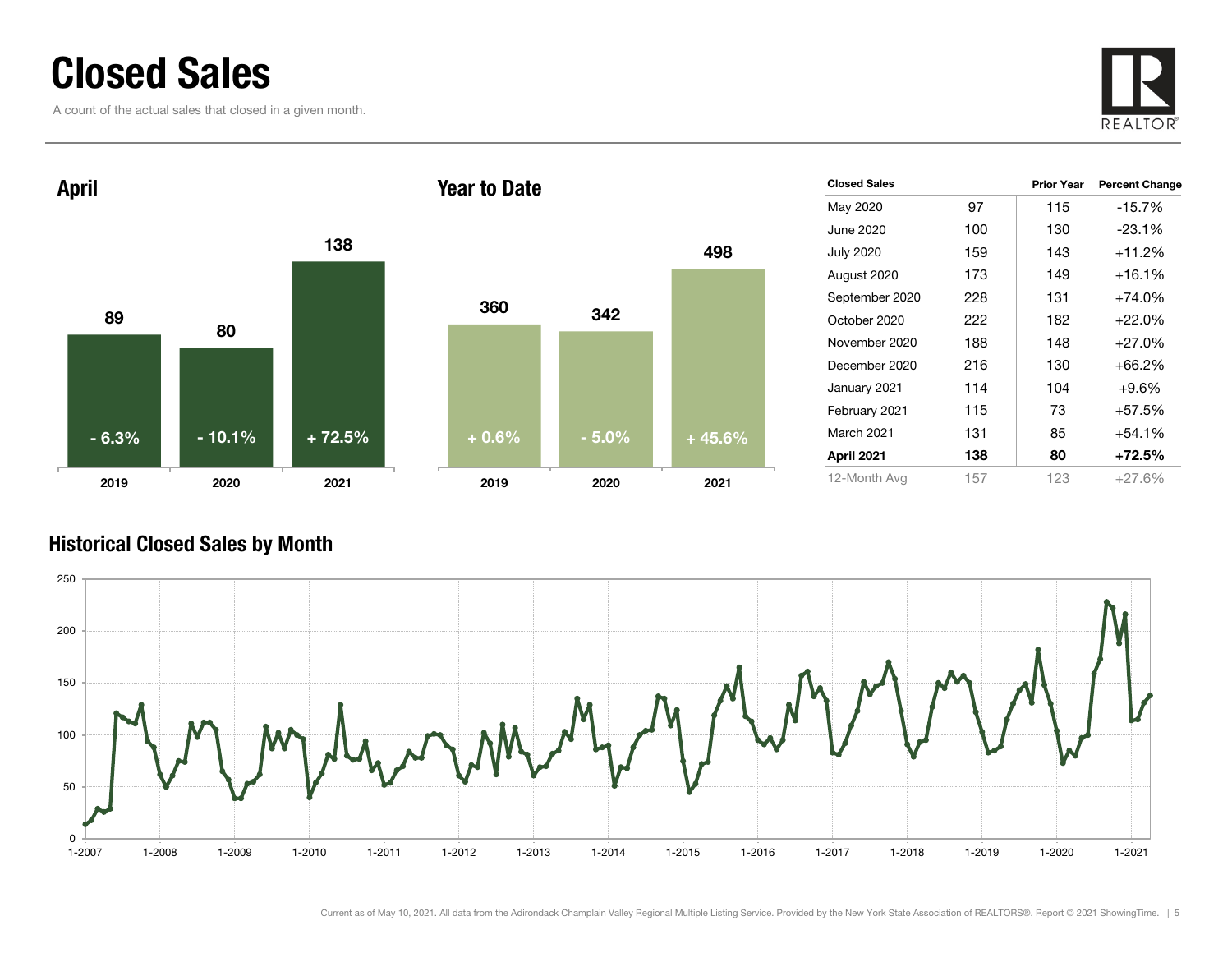### Days on Market Until Sale

Average number of days between when a property is listed and when it is closed in a given month.





| Days on Market   |     | <b>Prior Year</b> | <b>Percent Change</b> |
|------------------|-----|-------------------|-----------------------|
| May 2020         | 247 | 210               | $+17.6%$              |
| June 2020        | 199 | 155               | $+28.4%$              |
| <b>July 2020</b> | 216 | 173               | $+24.9%$              |
| August 2020      | 179 | 151               | $+18.5%$              |
| September 2020   | 179 | 149               | $+20.1%$              |
| October 2020     | 167 | 168               | $-0.6%$               |
| November 2020    | 182 | 201               | $-9.5%$               |
| December 2020    | 160 | 196               | $-18.4%$              |
| January 2021     | 176 | 163               | $+8.0%$               |
| February 2021    | 161 | 199               | $-19.1%$              |
| March 2021       | 190 | 227               | $-16.3%$              |
| April 2021       | 190 | 222               | $-14.4%$              |
| 12-Month Avg*    | 183 | 180               | $+1.7%$               |
|                  |     |                   |                       |

\* Average Days on Market of all properties from May 2020 through April 2021. This is not the average of the individual figures above.



#### Historical Days on Market Until Sale by Month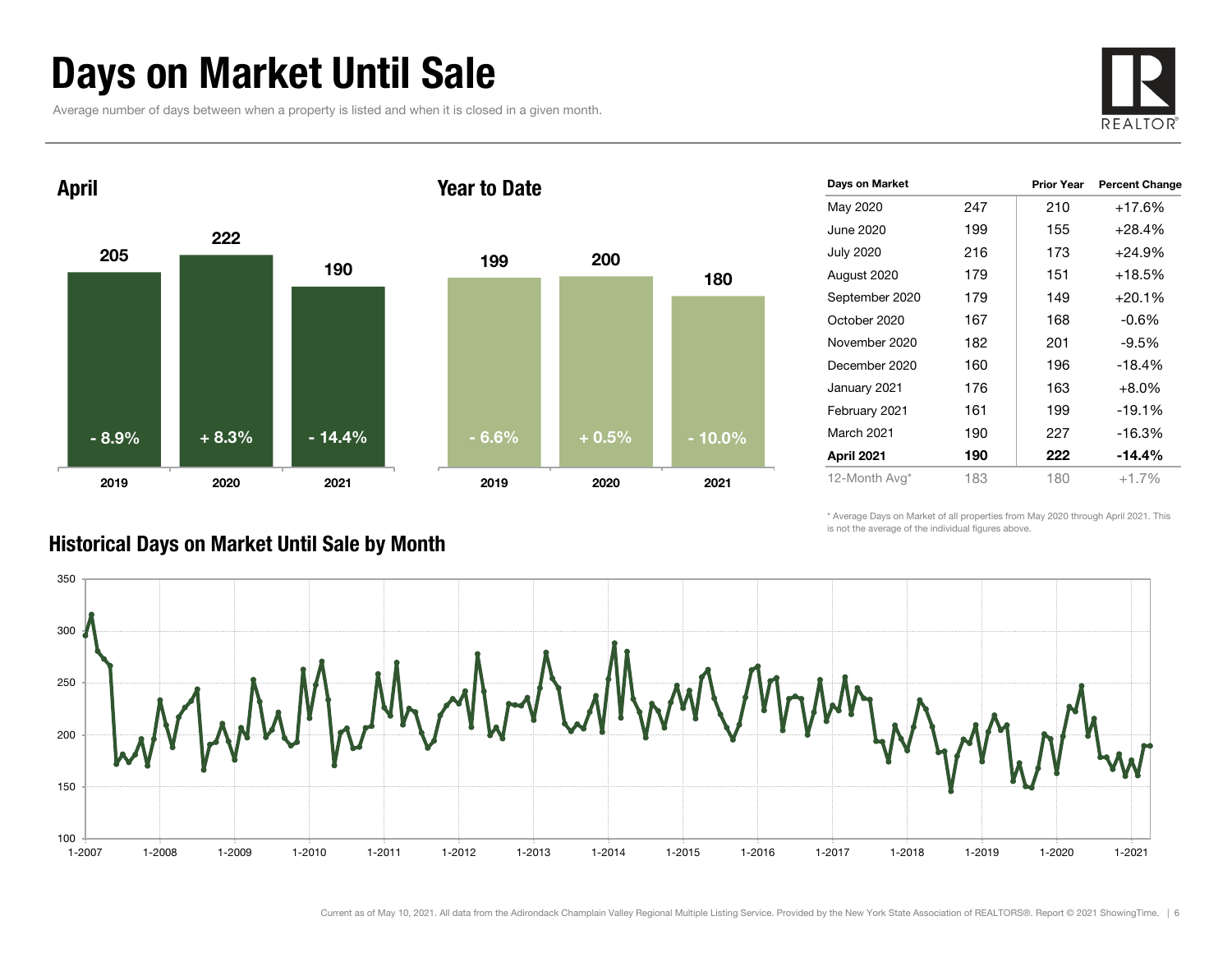### Median Sales Price

Point at which half of the sales sold for more and half sold for less, not accounting for seller concessions, in a given month.



April





| <b>Median Sales Price</b> |           | <b>Prior Year</b> | <b>Percent Change</b> |
|---------------------------|-----------|-------------------|-----------------------|
| May 2020                  | \$150,000 | \$149,900         | $+0.1%$               |
| June 2020                 | \$155,000 | \$171,450         | -9.6%                 |
| <b>July 2020</b>          | \$199,900 | \$159,950         | $+25.0%$              |
| August 2020               | \$200,000 | \$153,000         | $+30.7%$              |
| September 2020            | \$204,750 | \$159,900         | $+28.0\%$             |
| October 2020              | \$209,000 | \$158,400         | $+31.9%$              |
| November 2020             | \$229,450 | \$185,500         | $+23.7%$              |
| December 2020             | \$195,750 | \$176,595         | $+10.8\%$             |
| January 2021              | \$196,763 | \$129,575         | $+51.9%$              |
| February 2021             | \$182,000 | \$149,000         | $+22.1%$              |
| March 2021                | \$195,944 | \$159,000         | $+23.2\%$             |
| April 2021                | \$225,000 | \$170,000         | $+32.4%$              |
| 12-Month Med*             | \$199,000 | \$160,000         | $+24.4%$              |

\* Median Sales Price of all properties from May 2020 through April 2021. This is not the average of the individual figures above.



#### Historical Median Sales Price by Month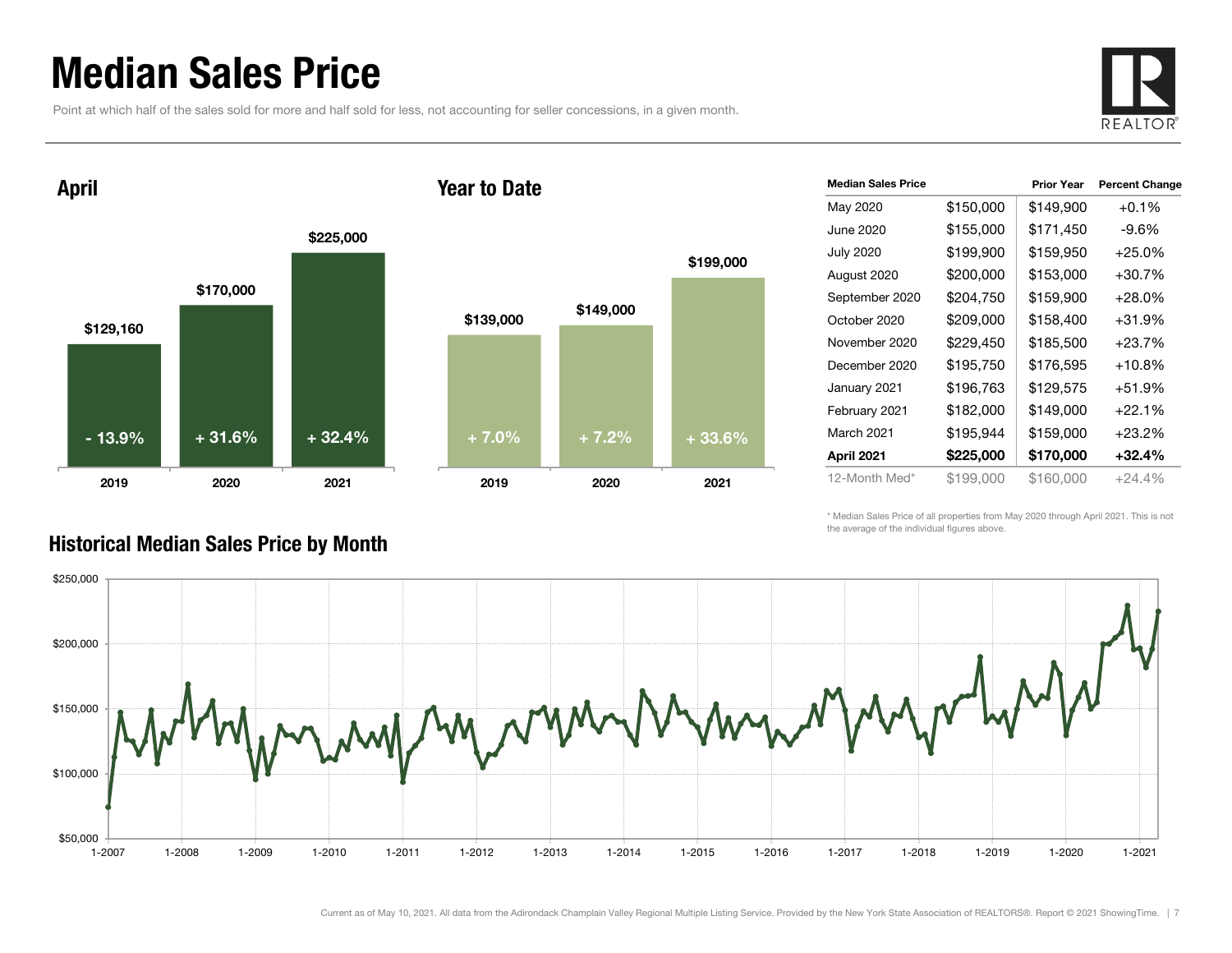### Average Sales Price

Average sales price for all closed sales, not accounting for seller concessions, in a given month.



April





| Avg. Sales Price |           | <b>Prior Year</b> | <b>Percent Change</b> |
|------------------|-----------|-------------------|-----------------------|
| May 2020         | \$280,419 | \$205,906         | $+36.2%$              |
| June 2020        | \$236,529 | \$291,638         | -18.9%                |
| <b>July 2020</b> | \$290,543 | \$192,352         | $+51.0%$              |
| August 2020      | \$310,838 | \$202,090         | $+53.8%$              |
| September 2020   | \$270,385 | \$224,082         | $+20.7%$              |
| October 2020     | \$342,931 | \$207,250         | $+65.5%$              |
| November 2020    | \$344,748 | \$262,558         | $+31.3%$              |
| December 2020    | \$289,480 | \$235,600         | $+22.9%$              |
| January 2021     | \$282,917 | \$172,314         | $+64.2%$              |
| February 2021    | \$271,137 | \$241,225         | $+12.4%$              |
| March 2021       | \$390,626 | \$205,621         | $+90.0\%$             |
| April 2021       | \$310,887 | \$252,294         | +23.2%                |
| 12-Month Avg*    | \$304,865 | \$223,790         | +36.2%                |

\* Avg. Sales Price of all properties from May 2020 through April 2021. This is not the average of the individual figures above.



#### Historical Average Sales Price by Month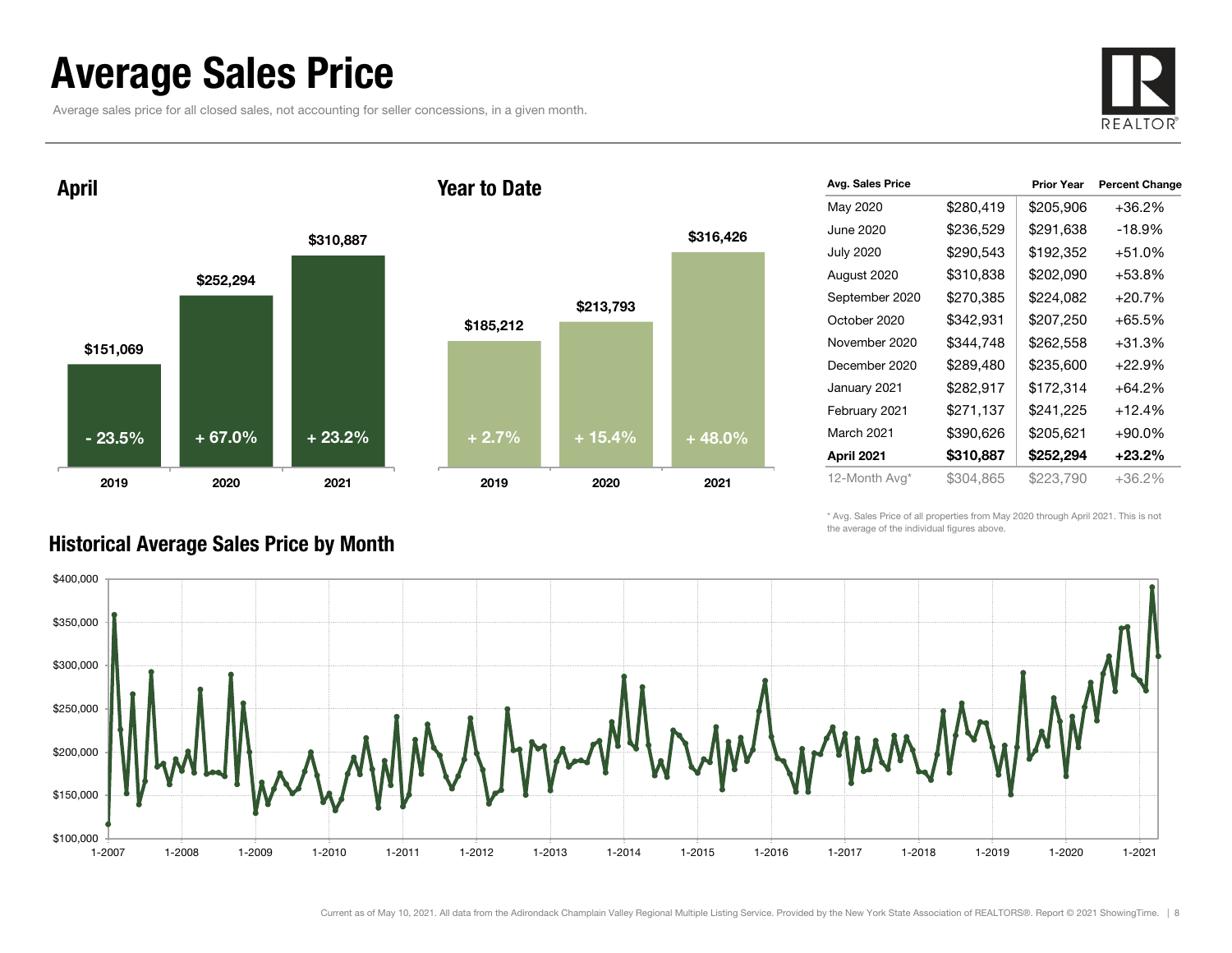### Percent of List Price Received

Percentage found when dividing a property's sales price by its most recent list price, then taking the average for all properties sold in a given month, not accounting for seller concessions.



94.4% 93.6% 96.6% 2019 2020 2021 April 93.3% 93.9% 96.3% 2019 2020 2021 Year to Date- 0.5% $\%$  | - 0.8% | + 3.2% | - 0.6% | + 0.6% | + 2.6%

| Pct. of List Price Received |       | <b>Prior Year</b> | <b>Percent Change</b> |
|-----------------------------|-------|-------------------|-----------------------|
| May 2020                    | 93.9% | 94.4%             | $-0.5\%$              |
| June 2020                   | 94.0% | 94.9%             | $-0.9%$               |
| July 2020                   | 94.7% | 94.2%             | $+0.5%$               |
| August 2020                 | 95.6% | 95.5%             | $+0.1%$               |
| September 2020              | 95.6% | 94.9%             | $+0.7%$               |
| October 2020                | 96.2% | 94.8%             | $+1.5%$               |
| November 2020               | 95.6% | 92.8%             | $+3.0%$               |
| December 2020               | 96.3% | 93.9%             | $+2.6%$               |
| January 2021                | 96.6% | 94.0%             | $+2.8%$               |
| February 2021               | 95.6% | 93.0%             | $+2.8%$               |
| March 2021                  | 96.3% | 94.9%             | $+1.5%$               |
| April 2021                  | 96.6% | 93.6%             | $+3.2%$               |
| 12-Month Avg*               | 95.7% | 94.3%             | $+1.5%$               |

\* Average Pct. of List Price Received for all properties from May 2020 through April 2021. This is not the average of the individual figures above.



#### Historical Percent of List Price Received by Month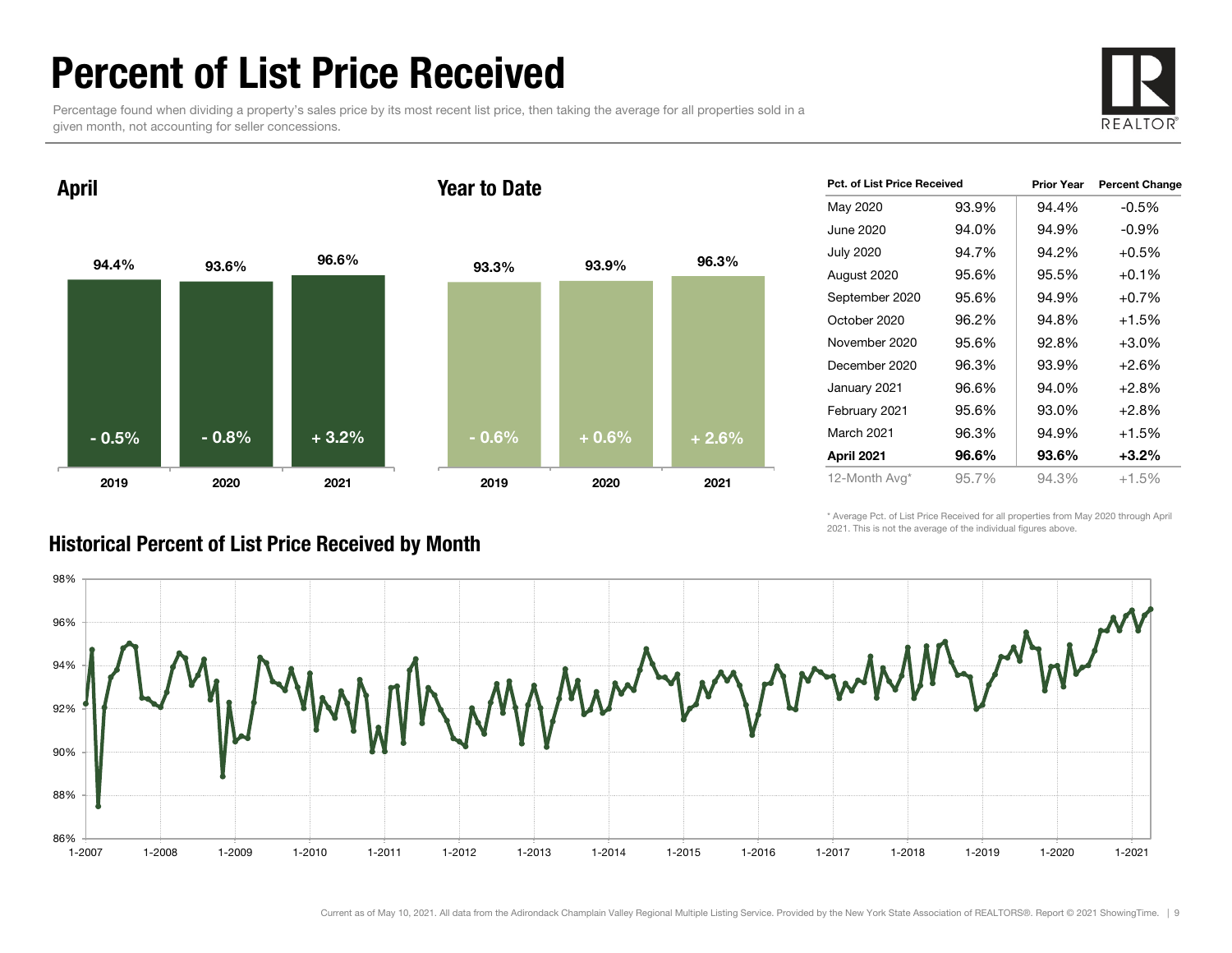## Housing Affordability Index

This index measures housing affordability for the region. For example, an index of 120 means the median household income is 120% of what is necessary to qualify for the median-priced home under prevailing interest rates. A higher number means greater affordability.





| <b>Affordability Index</b> |     | <b>Prior Year</b> | <b>Percent Change</b> |
|----------------------------|-----|-------------------|-----------------------|
| May 2020                   | 216 | 200               | $+8.0%$               |
| June 2020                  | 210 | 179               | $+17.3%$              |
| <b>July 2020</b>           | 165 | 193               | $-14.5%$              |
| August 2020                | 166 | 204               | $-18.6%$              |
| September 2020             | 163 | 195               | $-16.4%$              |
| October 2020               | 161 | 196               | $-17.9%$              |
| November 2020              | 148 | 167               | $-11.4%$              |
| December 2020              | 174 | 175               | $-0.6%$               |
| January 2021               | 174 | 241               | $-27.8%$              |
| February 2021              | 188 | 212               | $-11.3%$              |
| <b>March 2021</b>          | 173 | 199               | -13.1%                |
| April 2021                 | 151 | 189               | $-20.1%$              |
| 12-Month Avg               | 174 | 196               | $-11.1%$              |

#### Historical Housing Affordability Index by Mont h

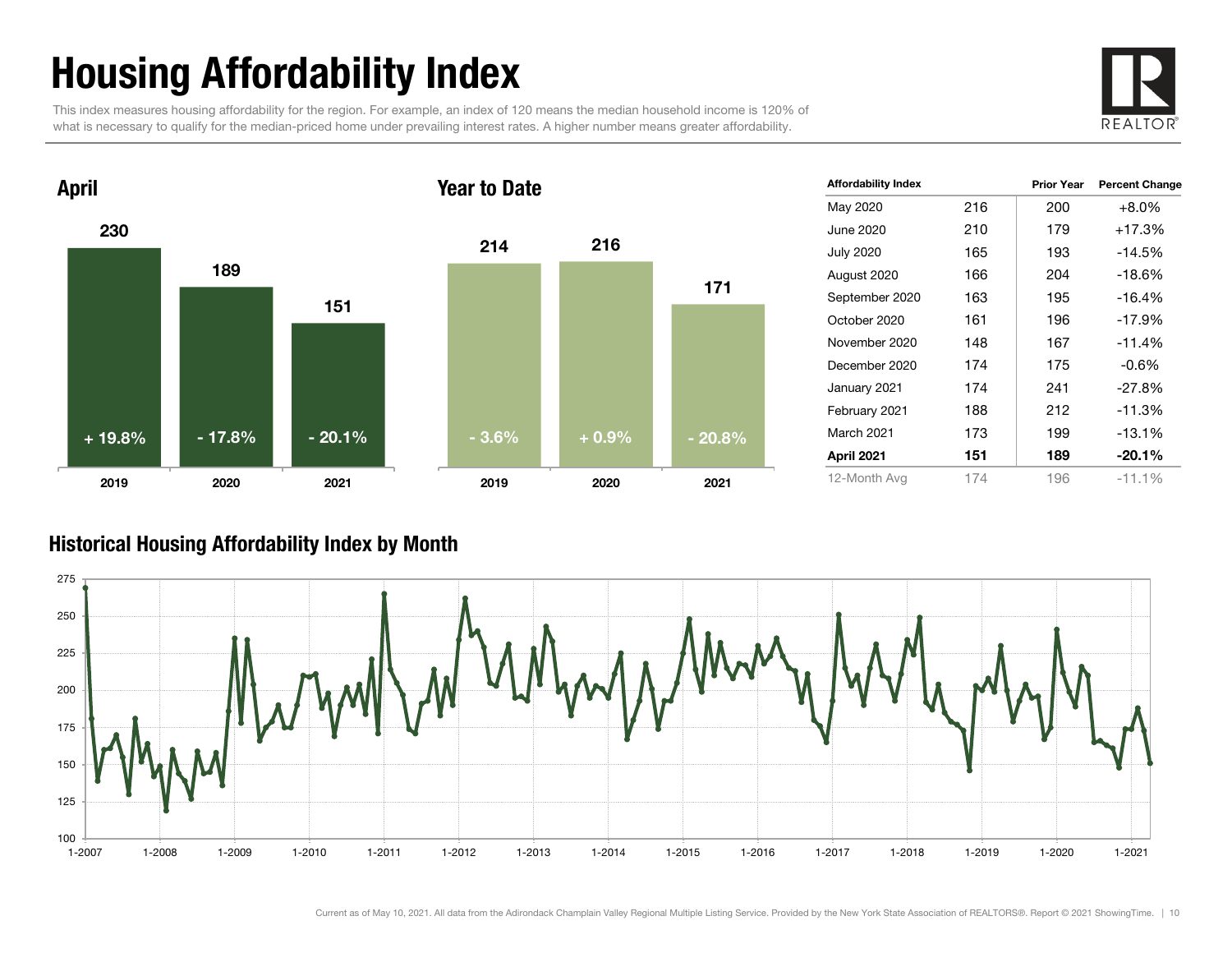### Inventory of Homes for Sale

The number of properties available for sale in active status at the end of a given month.





#### Historical Inventory of Homes for Sale by Month

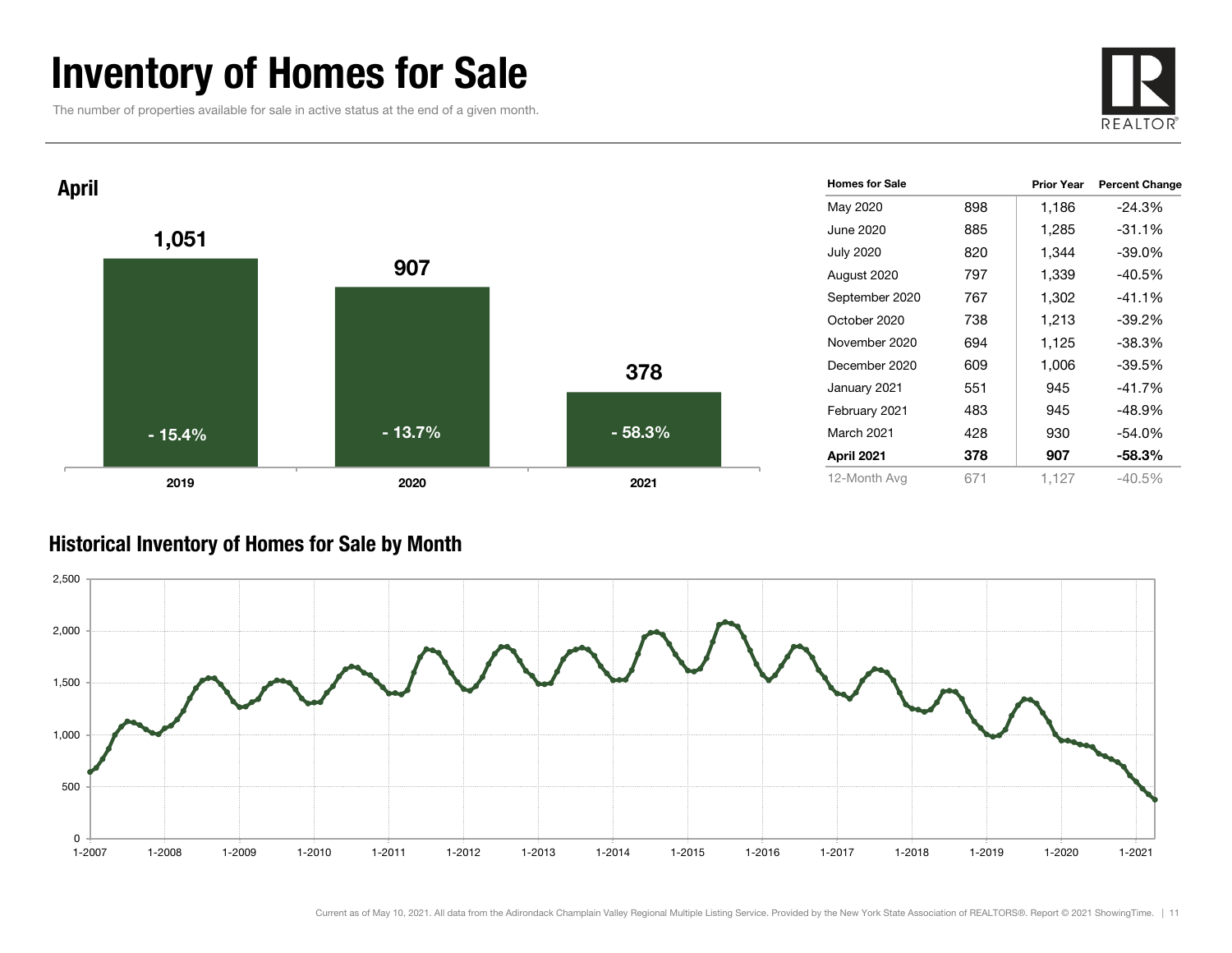### Months Supply of Inventory

The inventory of homes for sale at the end of a given month, divided by the average monthly pending sales from the last 12 months.





#### Historical Months Supply of Inventory by Month